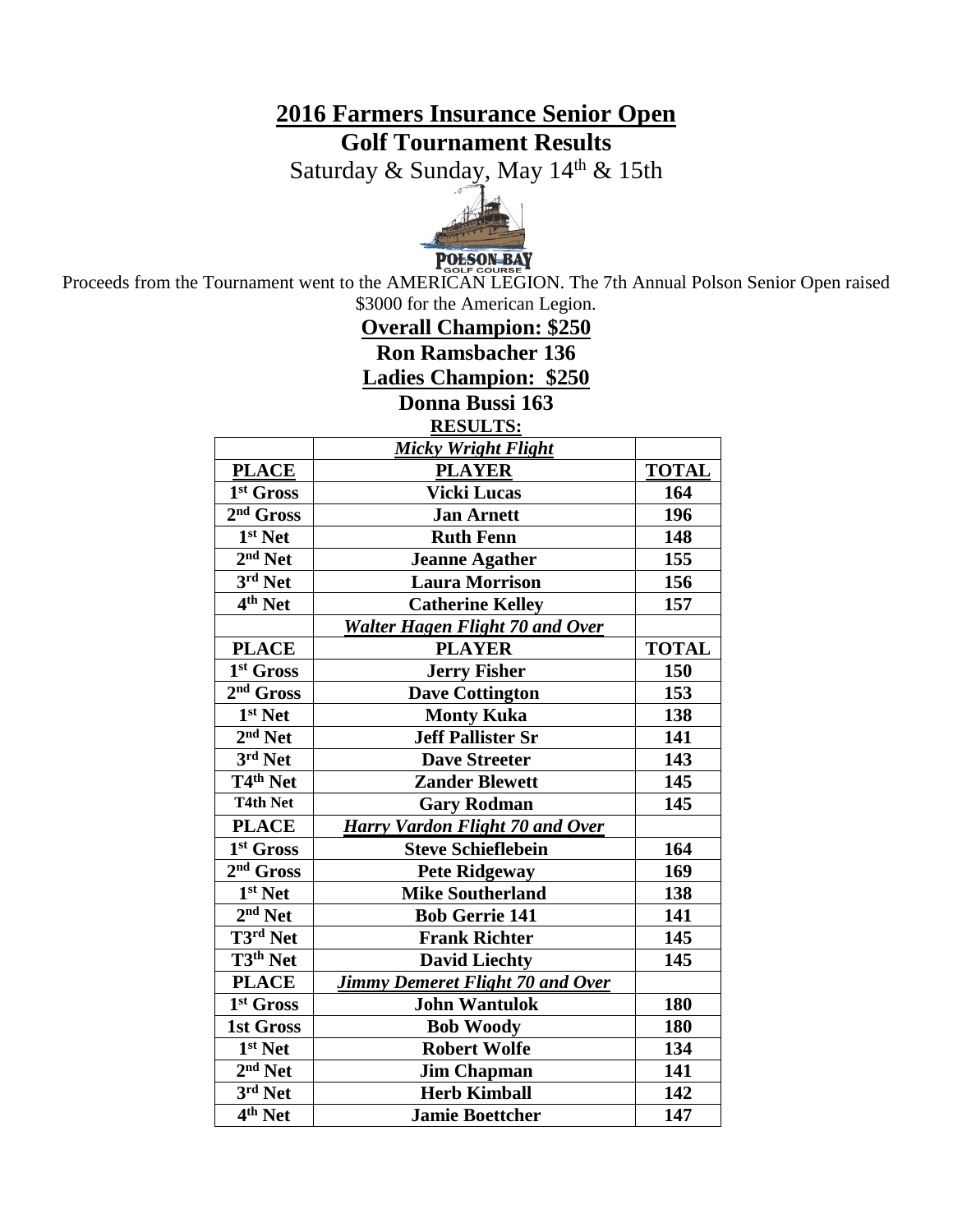|                                 | <b>Arnold Palmer Flight</b> |              |
|---------------------------------|-----------------------------|--------------|
| <b>PLACE</b>                    | <b>PLAYER</b>               | <b>TOTAL</b> |
| 1st Gross                       | <b>Joe Cielak</b>           | 143          |
| $2nd$ Gross                     | <b>John Kelley</b>          | 147          |
| $1st$ Net                       | <b>Steve Lucas</b>          | 138          |
| $2nd$ Net                       | <b>Alan Bluhm</b>           | 139          |
| 3rd Net                         | <b>Bill Burwell</b>         | 146          |
| T <sub>4th</sub> Net            | <b>Dan Monroe</b>           | 147          |
| T4 <sup>th</sup> Net            | <b>Mike Medland</b>         | 147          |
| T <sub>4<sup>th</sup> Net</sub> | Dan Lieberg                 | 147          |

# **Byron Nelson Flight**

| <b>PLACE</b>          | <b>PLAYER</b>          | <b>TOTAL</b> |
|-----------------------|------------------------|--------------|
| 1 <sup>st</sup> Gross | <b>Mike Rux</b>        | 155          |
| $2nd$ Gross           | <b>Barry Johnston</b>  | 156          |
| $1st$ Net             | <b>Tracy Dooley</b>    | 137          |
| $2nd$ Net             | <b>Brian Robertson</b> | 141          |
| $3rd$ Net             | <b>Dann Rohrer</b>     | 142          |
| <b>T4th Net</b>       | <b>Dan Purcell</b>     | 144          |
| T4 <sup>th</sup> Net  | <b>Larry Ursua</b>     | 144          |

#### **Bobby Jones Flight**

| <b>PLACE</b>                             | <b>PLAYER</b>        | <b>TOTAL</b> |
|------------------------------------------|----------------------|--------------|
| 1 <sup>st</sup> Gross                    | <b>Ken Jonasen</b>   | 159          |
| $2nd$ Gross                              | <b>Mike Shoquist</b> | 161          |
| $1st$ Net                                | <b>Wayne Haskins</b> | 136          |
| $2nd$ Net                                | <b>Paul Zeeck</b>    | 141          |
| $\overline{\text{T}3}$ <sup>rd</sup> Net | <b>Art Williams</b>  | 144          |
| <b>T3rd Net</b>                          | <b>Scot McNoun</b>   | 144          |

# **Ben Hogan Flight**

| <b>PLACE</b>                  | <b>PLAYER</b>           | <b>TOTAL</b> |
|-------------------------------|-------------------------|--------------|
| 1st Gross                     | <b>David Eggebrecht</b> | 160          |
| $2nd$ Gross                   | <b>Rocky Whisman</b>    | 167          |
| $1st$ Net                     | <b>Brian Cripe</b>      | 136          |
| $2nd$ Net                     | <b>Perry Jacobson</b>   | 142          |
| $\overline{\text{T3}}$ rd Net | <b>RT</b> Ray           | 144          |
| <b>T3rd Net</b>               | <b>John Agnew</b>       | 144          |

#### **Sam Snead**

| <b>PLACE</b>          | <b>PLAYER</b>       | <b>TOTAL</b> |
|-----------------------|---------------------|--------------|
| 1 <sup>st</sup> Gross | <b>Ron Olson</b>    | 177          |
| $2nd$ Gross           | <b>Ken Rux</b>      | 178          |
| $1st$ Net             | <b>Rick Bussi</b>   | 140          |
| $2nd$ Net             | <b>Mark Hubbard</b> | 145          |
| T3 <sup>rd</sup> Net  | <b>Lynn Smith</b>   | 147          |
| <b>T3rd Net</b>       | <b>KT</b> Thuerbach | 147          |